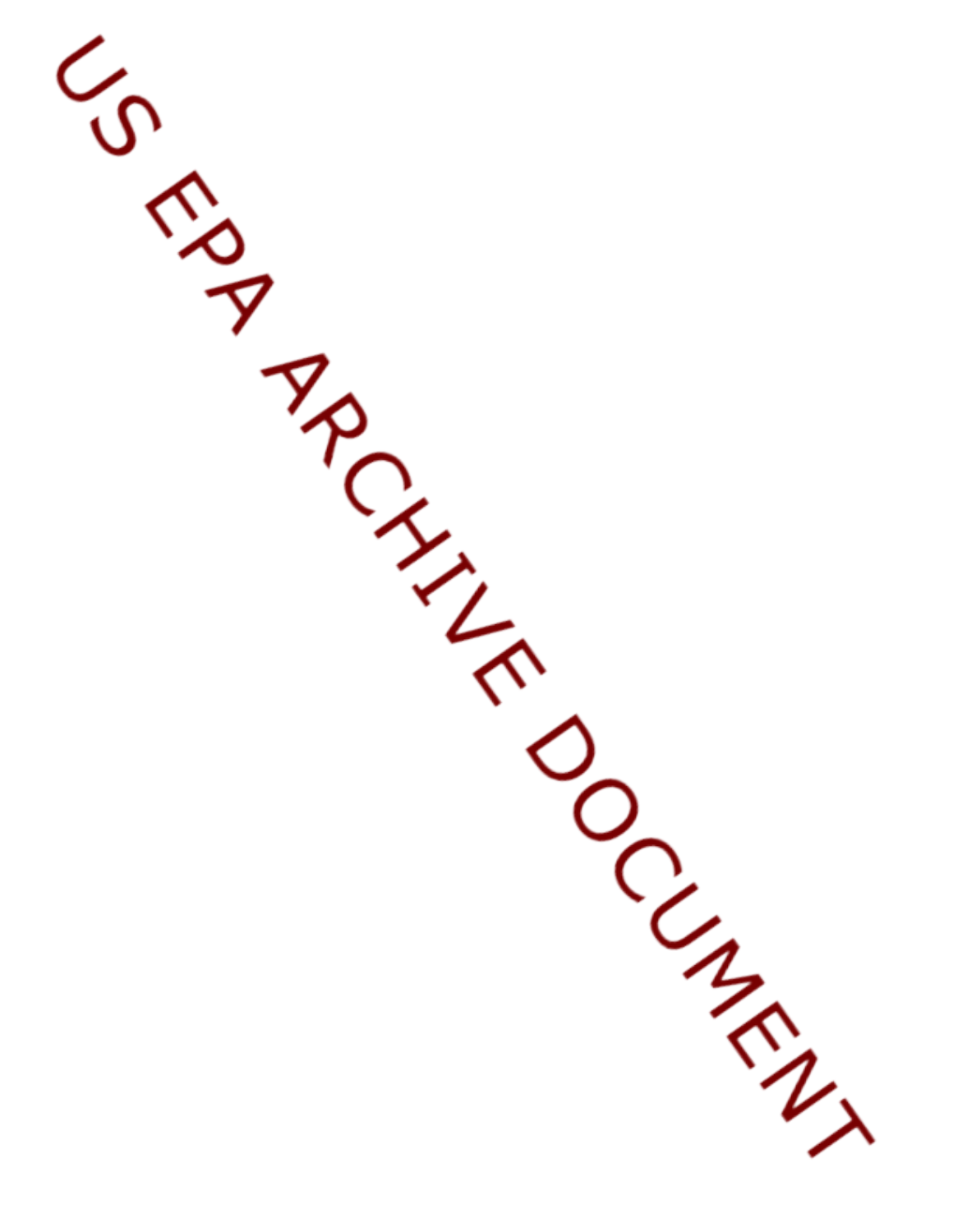### **AGENCY:** U.S. ENVIRONMENTAL PROTECTION AGENCY (EPA)

**TITLE:** Tribal Community: Reducing Toxic Air Pollutants Project (RFA)

**ACTION:** RFA - Initial Announcement

**RFA NO.:** OAR/ORIA/05-07

### **CATALOG OF FEDERAL DOMESTIC ASSISTANCE (CFDA) NO:** 66.034

### **DATES:**

The closing date for receipt of initial concept proposals is **May 4, 2005, 5 p.m. EDT**. Concept proposals **MUST** be received via Express Mail by the deadline date. No late concept proposals will be accepted.

Formal SF-424 "Application for Federal Assistance" and all supporting documentation will be accepted from eligible entities whose 2- page cover letter and 7-page concept proposals have been selected for award recommendation. Formal SF-424 "Applications for Federal Assistance" **MUST** be received via Express Mail by the deadline date. No late formal applications will be accepted. EPA will notify selected applicants no later than **June 1, 2005.** 

- 1. A pre-proposal conference call will be held **March 30, 2005 from 1:00 PM to 2:00 PM EST.** If you are interested in participating in this conference call please send an e-mail to "tribal.rfa@epa.gov" providing the organization's contact information (see Section IV, Stage 1) by **March 25, 2005.**
- 2. Once you have determined whether the organization is eligible (see Section III, Eligibility Information) submit a cover letter of up to two pages long and a concept proposal of up to 7 pages long, including a scope of work, budget and brief descriptions of key personnel on or before **May 4, 2005** (see Section IV, Stage 2).
- 3. EPA will notify all applicants regarding their application's status. EPA will notify selected applicants when award decisions are made. These notifications will take place by **June 1, 2005**.
- 4. EPA will host a Formal SF-424 "Application for Federal Assistance" Conference Call to help selected applicants develop formal applications on **June 7**, **2005 from 1:00 PM to 2:00 PM EDT.** (see Section IV, Stage 4)
- 5. Formal SF-424 "Application for Federal Assistance" from selected applicants is due on or before **June 23, 2005,** the closing date for receipt of formal applications. Formal applications **MUST** be received by express mail by the deadline date. No late formal applications will be accepted.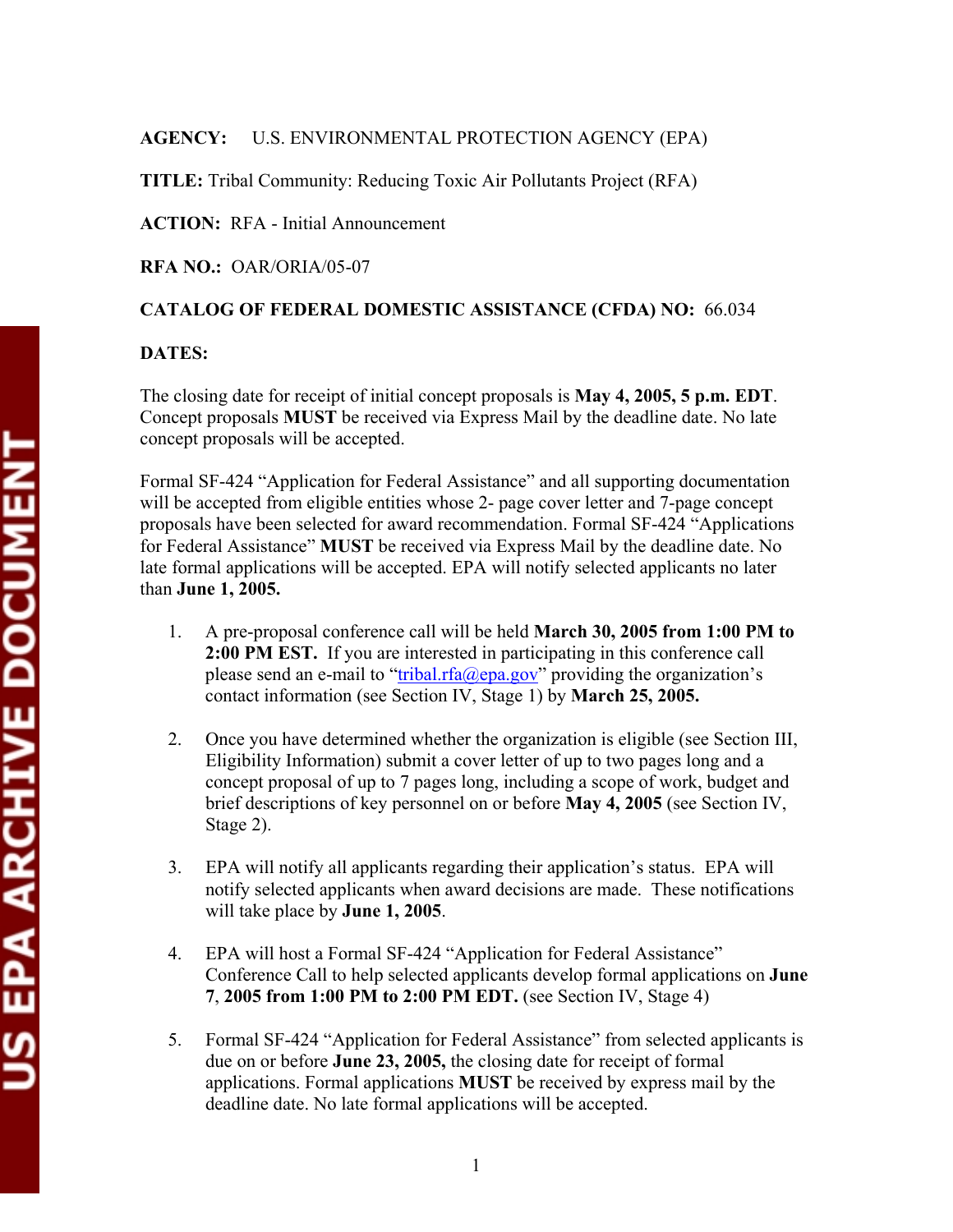### **SUMMARY**

### **A. Background**

Toxic air pollutants from indoor and outdoor sources, also known as hazardous air pollutants, are those that are known or suspected to cause cancer or other serious health effects. People and communities exposed to toxic air pollutants at sufficient concentrations and durations are more susceptible to other serious health effects. These health effects can include damage to the immune system, as well as neurological, reproductive (e.g., reduced fertility), developmental, respiratory and other health problems.

In 1999, EPA published the National Air Toxics Program: The Integrated Urban Strategy. The Integrated Urban Air Toxics Strategy has the goal of reducing public health risks (of cancer and other effects) from toxic air pollutants.

The strategy's three primary goals for addressing risks in urban and/or disproportionate areas are to:

- Ensure a 75% reduction in cancer incidence from stationary sources
- Ensure a "substantial" reduction in health risk from area (outdoor/indoor) sources
- Ensure that disproportionate risks are addressed for sensitive populations or where there are geographic hot spots.

Many government agencies and community organizations need to learn about the availability and use of air toxics reduction tools that would help them better assess and reduce air toxics in their local areas. Both citizens and science professionals are needed in developing effective locally based strategies that address air toxics.

An important component of EPA's efforts to reduce any remaining unacceptable risks is to work with States, local and Tribal organizations to understand the risks at the local level, target the problem areas, and tailor reduction strategies that can applied to specific problems in those areas. Training and educating these organizations on tools to reduce air toxics is a key element of this national outreach effort.

### **B. Notice of Available Funds**

The Tribal Community: Reducing Toxic Air Pollutants Project provides an opportunity for reducing risks from toxic air pollutants by training and education in the application of tools to address the cumulative risks posed by multiple sources (mobile, outdoor, and indoor air) and multiple pollutants.

This notice announces the availability of funds and solicits applications from eligible entities for projects to conduct education, training and outreach on the application of voluntary methods that effectively reduce the risk of human exposure to both indoor and outdoor toxic air pollutants in Tribal communities. EPA anticipates that Tribal community(s) members will collaborate with various Tribal government and nongovernment agencies, organizations, and stakeholders to conduct education, training, or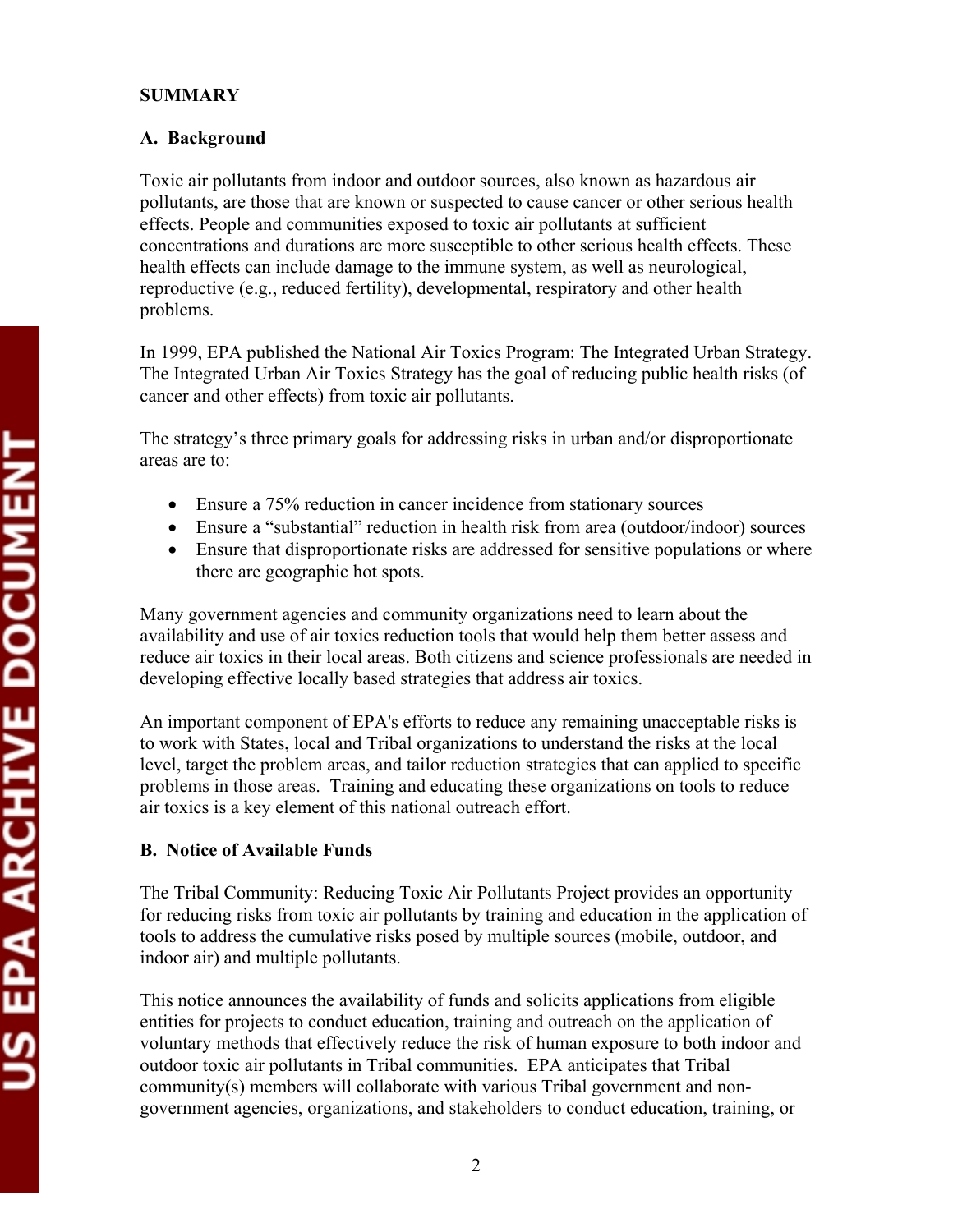outreach to reduce Tribal exposure to toxic air pollutants from indoor and outdoor sources.

EPA will emphasize project outputs/activities designed to demonstrate early success in reducing public health risk, as these will build acceptance and momentum within Tribes to adopt the methods taught. EPA will provide technical assistance to the Tribal community(s) to ensure the projects lead to environmental results, namely the reduction of toxic air pollutants*.* 

**FUNDING/AWARDS:** EPA anticipates total funding of \$100,000 and awarding 1-3 cooperative assistance agreements, ranging from \$33,000 to \$100,000.

## **CONTENTS BY SECTION:**

- I. Funding Opportunity Description
- II. Award Information
- III. Eligibility Information
- IV. Concept Proposal and Application Process
- V. Application Review Information
- VI. Award Administration Information
- VII. Agency Contact(s)
- VIII. Other Information

## **I. FUNDING OPPORTUNITY DESCRIPTION**

*This Competitive Funding Announcement supports the EPA's Goal 1: Clean Air and Global Climate Change; Objective 1.1 Healthier Outdoor Air and Objective 1.2 Healthier Indoor Air; Sub-objective 1.1.1 – More People Breathing Cleaner Air; Subobjective 1.1.2 – Reduced Risk from Toxic Air Pollutants. The selected applicant(s) in completing this project will work within Tribal community(s) to provide education, training and outreach.* 

The outputs of this project will include education, training, and outreach on the application of voluntary activities that effectively reduce the risk of exposure to indoor and outdoor toxic air pollutants.

The outcome of this project is the demonstrated reduction of indoor and outdoor toxic air pollutants among Tribal populations, with special emphasis on those most at risk for adverse health effects, i.e., elders, infants and young children, and pregnant women.

The goal of this project is to increase the number of Tribal communities with the awareness and technical knowledge to take voluntary actions leading to healthier indoor and outdoor environments, through cleaner air and reduced risk from toxic air pollutants.

EPA is soliciting grant applications from entities partnering with a Tribal community(s) to conduct education, training and outreach project(s) that apply risk reduction activities aimed at tracking and reducing exposure to indoor and outdoor toxic air pollutants.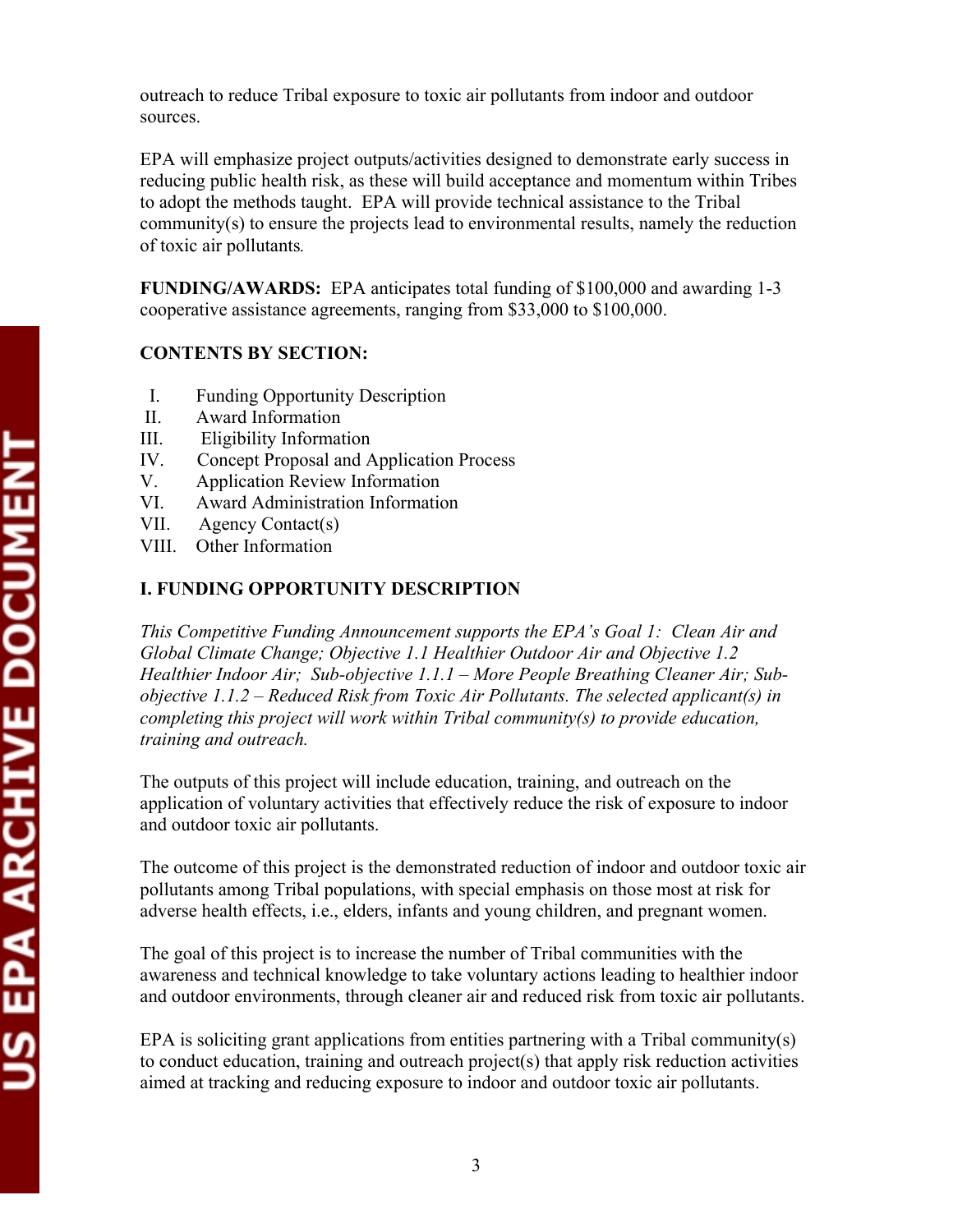### **Scope of Work**

EPA seeks concept proposals and applications from eligible entities to fund education, training, and outreach projects that will lead to reduction in human exposure to toxic air pollutants from indoor and outdoor sources in Tribal communities.

Project outputs/activities should aim to reduce toxic air pollutants from indoor and outdoor sources.

### **Outputs/Activities to reduce indoor toxic air pollutants**

Examples of outputs/activities that would be eligible for funding include, but are not limited to the following:

Education, training, and outreach on the application of toxic air pollutants risk reduction methods comparable to, or consistent with, EPA's Smoke-free Home Pledge Campaign, the IAQ Tools for Schools Program, or the Asthma Education and Outreach campaign.

Education, training, and outreach on the application of methods to identify and reduce exposure to radon, volatile organic compounds (VOC's), combustion gases, or other indoor air toxic pollutants. For more information, please go to www.epa.gov/iaq.

### **Outputs/Activities to reduce outdoor toxic air pollutants**

Examples of outputs/activities that would be eligible for funding include, but are not limited to the following:

Education, training, and outreach on the application of EPA's mobile-source pollution reduction activities, such as adoption of anti-idling programs; encouraging incentives for carpooling, public transit and other environmentally friendly commuter choices; and encouraging use of highway-grade diesel fuel for off-road use. For more information, please go to www.epa.gov/otaq/voluntary.htm

Education, training, and outreach on the application of EPA's stationary source pollution reduction activities, such as encouraging hazardous waste collection programs (e.g., gas can exchange) and promoting measures to reduce toxic emissions from gasoline stations, automotive paint and body shops, chromium electroplaters, dry cleaners, or printing operations.

### **Examples of environmental outcomes/results indicating reductions in indoor and outdoor toxic air pollutants**

• Increase in the number of Tribal members adopting indoor toxic air pollutant risk reduction methods for their homes, such as reducing their children's exposure to environmental tobacco smoke by pledging to create a Smoke-free Home (Indoor)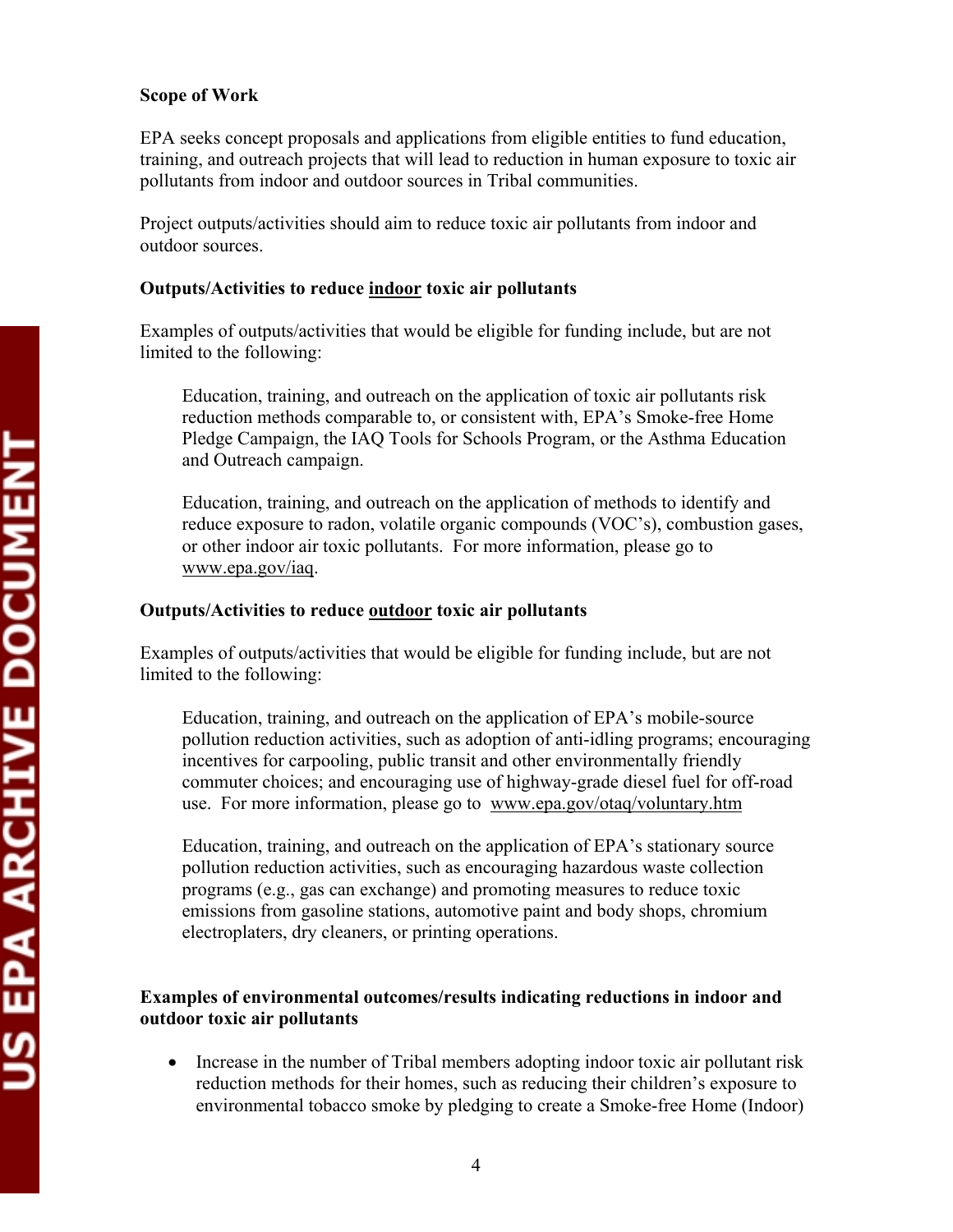- Increase in the number of Tribal schools adopting air quality management methods comparable to EPA's IAQ Tools for Schools Program (Indoor)
- Reduction in number of hospitalizations, emergency room visits, asthmatic episodes in Tribal communities due to children's exposure to environmental triggers that are toxic air pollutants (Outdoor & Indoor)
- Reduction in the pounds of Particulate Emissions (PM) (Outdoor)
- Increase in the number of gas cans replaced with Low-VOC cans. (Outdoor)

For more information and examples on community-based air toxic projects and risk reduction strategies/activities refer to the Community Air Toxics Assessment and Risk Reduction Strategies at [http://www.epa.gov/ttn/atw/urban/mainwks.html.](http://www.epa.gov/ttn/atw/urban/mainwks.html) For information on local health risks from toxic air pollutants refer to the National Air Toxic Assessment at [http://www.epa.gov/ttn/atw/nata/index.html.](http://www.epa.gov/ttn/atw/nata/index.html)

### **Supplementary Information**

- The statutory authority for this action is Clean Air Act Section 103, Subsections (b) and (b) (3). For detailed information on the CAA go to [http://www.epa.gov/oar/caa/caa103.txt.](http://www.epa.gov/oar/caa/caa103.txt)
- The Catalog of Federal Domestic Assistance (CFDA) number is 66.034.
- Executive Order 12372, Intergovernmental Review of Federal Programs is applicable to awards resulting from this announcement.

## **II. AWARD INFORMATION**

### **A. What is the amount of funding available?**

The total estimated funding for this project is \$100,000.

## **B. How many agreements will EPA award in this competition?**

EPA anticipates awarding 1-3 cooperative assistance agreements, ranging from \$33,000 to \$100,000, subject to availability of funds and the quality of applications submitted.

Applications evaluated but not selected for this funding may be retained for a period of 12 months for possible future award under this announcement, subject to the availability of additional funds.

Cooperative assistance agreements permit substantial involvement between the EPA Project Officer and the selected applicants in the performance of the work supported. Although EPA will negotiate precise terms and conditions relating to its substantial involvement as part of the award process, the anticipated substantial federal involvement for this project will be:

a. Close monitoring of the applicant's performance;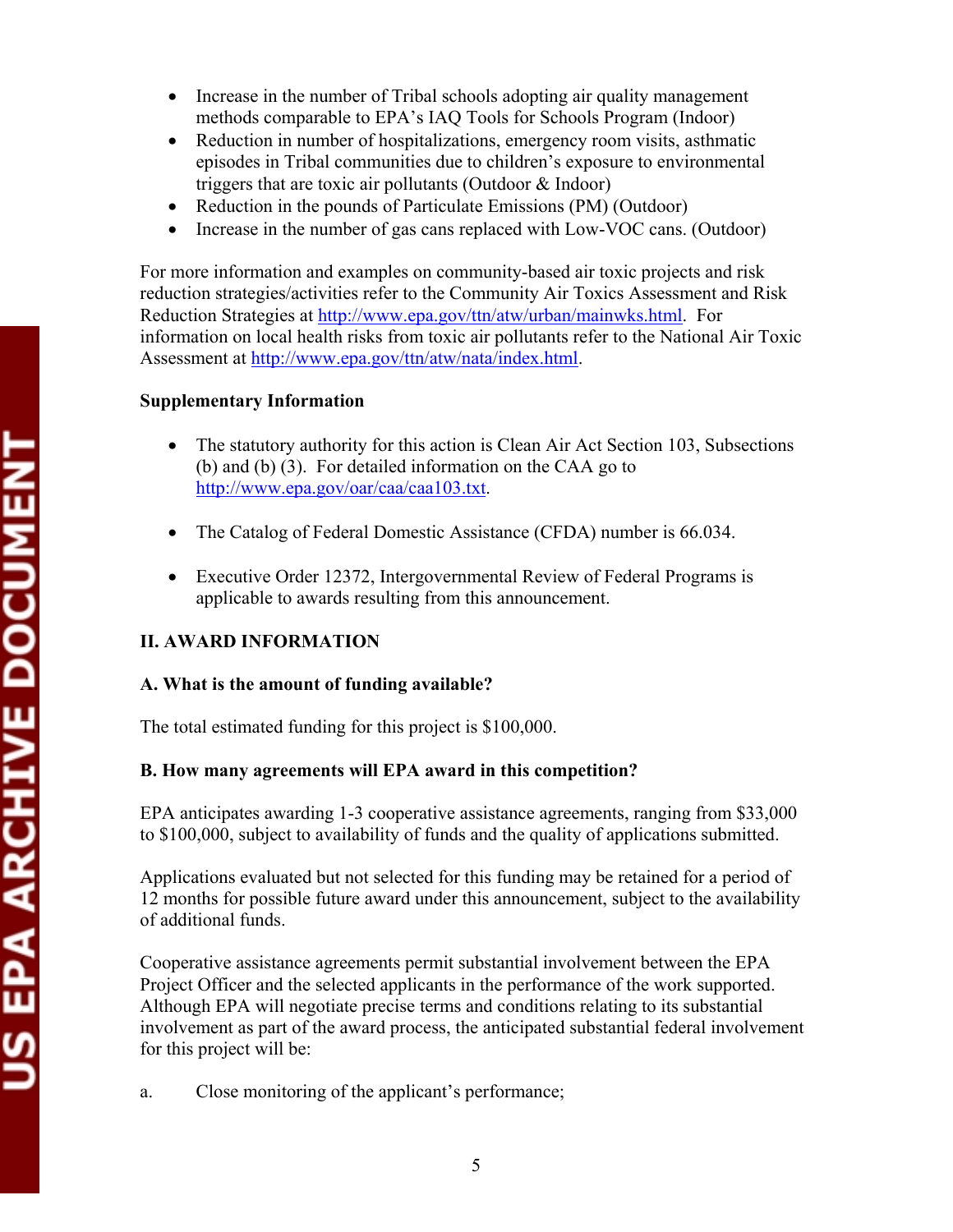- b. Collaboration during performance of the scope of work;
- c. Review qualifications of key personnel (EPA will not select employees or contractors employed by the award recipient);

d. Review and comment on reports prepared under the cooperative assistance agreement. .

## **C. What is the project period for award(s) resulting from this solicitation?**

The estimated project and budget period for awards resulting from this solicitation is October 2005 to September 2007. All projects must be completed within the negotiated project performance period of 24 months.

## **D. Can funding be used to acquire services or fund partnerships?**

Funding may be used to acquire services or fund partnerships, provided the recipient follows procurement and subaward or subgrant procedures contained in 40 CFR Parts 30 or 31, as applicable. Selected applicants must compete contracts for services and products and conduct cost and price analysis to the extent required by these regulations. The regulations also contain limitations on consultant compensation.

Applicants are not required to identify contractors or consultants in their concept proposal. Moreover, the fact that a selected applicant has named a specific contractor or consultant in the concept proposal EPA approves does not relieve it of its obligations to comply with competitive procurement requirements.

Subgrants or subawards may be used to fund partnerships with non-profit organizations and governmental entities. Successful applicants cannot use subgrants or subawards to avoid requirements in EPA grant regulations for competitive procurement by using these instruments to acquire commercial services or products to carry out its cooperative agreement. The nature of the transaction between the recipient and the subgrantee must be consistent with the standards for distinguishing between vendor transactions and subrecipient assistance under Subpart B Section .210 of OMB Circular A-133, and the definitions of "subaward" at 40 CFR 30.2(ff) or "subgrant" at 40 CFR 31.3, as applicable. EPA will not be a party to these transactions.

# **III. ELIGIBILITY INFORMATION**

## **A. Eligible Entities**

To be eligible to compete for these assistance funds, applicants must:

- 1. Meet standards for eligibility described in Section 103 of the Clean Air Act. [\(http://www.epa.gov/oar/caa/caa103.txt\)](http://www.epa.gov/oar/caa/caa103.txt)
- 2. Eligible entities include state, local, and federally recognized Indian Tribal governments or hospitals, as defined by OMB Circular A-87; colleges and universities as defined by OMB Circular A-21; and non-profit organizations, as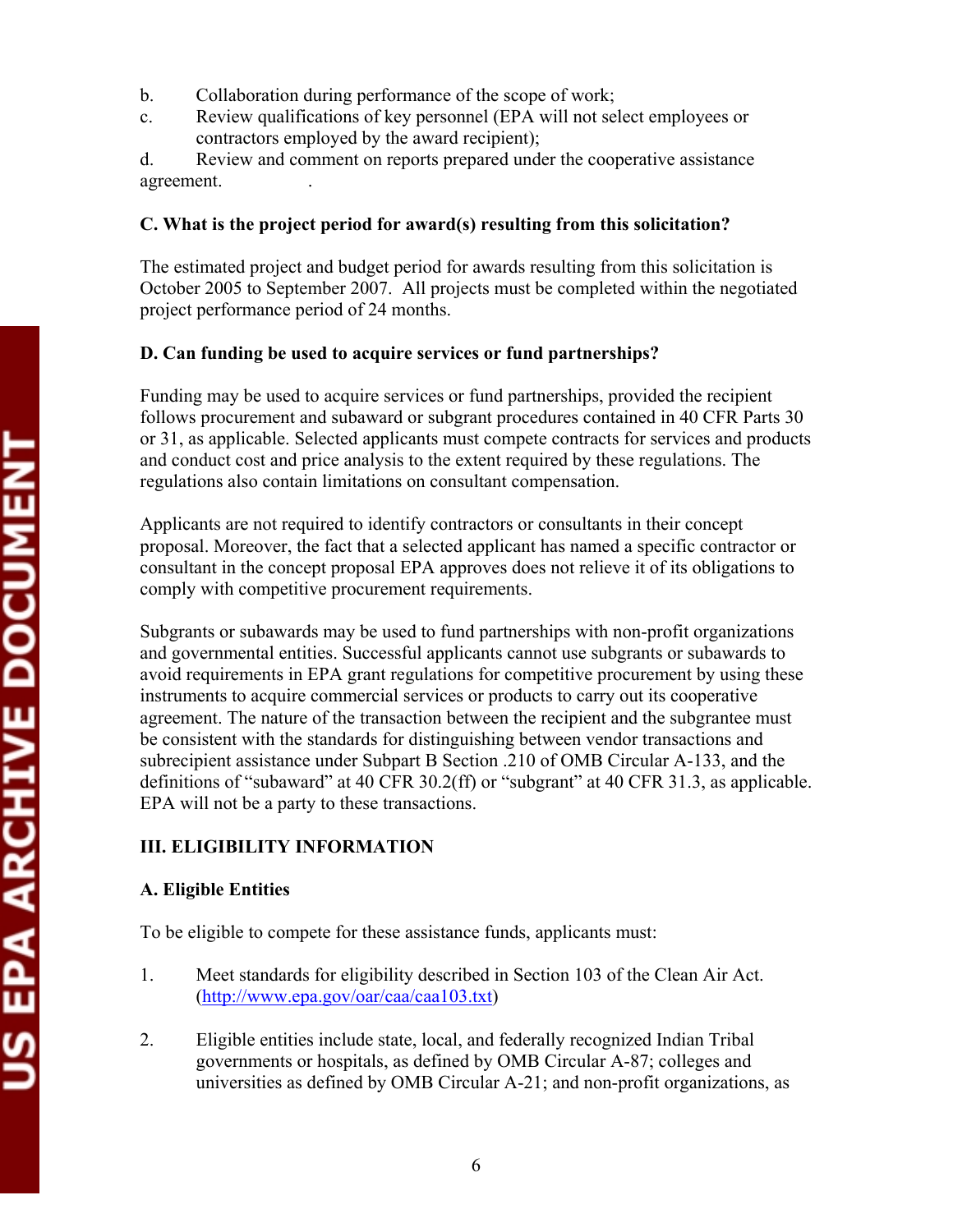defined by OMB Circular A-122 (see [www.whitehouse.gov/omb/circulars/a122/a122.html\)](http://www.whitehouse.gov/omb/circulars/a122/a122.html)

## **B. Cost Sharing or Matching**

Selected applicants are not required to cost share or match Federal funds for this project.

## **IV. CONCEPT PROPOSAL, APPLICATION AND SUBMISSION PROCESS**

The process involves five stages:

- Stage 1 is a pre-proposal conference call.
- Stage 2 is the submission of up to a two-page cover letter and up to a seven-page concept proposal with a scope of work, budget and short biographical descriptions of key personnel. The concept proposal will be evaluated using the evaluation criteria set forth in Section V of this announcement.
- Stage 3 consists of an invitation to submit a formal SF-424 "Request for Federal Assistance" Application and all supporting documentation. Applicants whose cover letter and concept proposal are selected for award recommendation will be invited to participate in Stage 4 of the application process.
- Stage 4 is the Formal SF-424 "Request for Federal Assistance" Application Conference Call. This call will answer any questions applicants have about completing the formal SF-424 "Request for Federal Assistance" application package and all supporting documentation.
- Stage 5 is the submission of the formal SF-424 "Request for Federal Assistance "application and all supporting documentation.

### **Stage 1: Pre-proposal Conference Call**

This call will be held **March 30, 2005 from 1:00 PM to 2:00 PM EST.** The purpose of this call is to answer any questions applicants may have concerning eligibility, scope of work, budget, and formal application for federal assistance award process, project monitoring, etc. If the organization is interested in participating in the pre-proposal conference call, please e-mail EPA at tribal.rfa@epa.gov by **March 25, 2005**. In your email please provide the organization's contact information including: the name of the organization, a contact person's name, e-mail address, and phone and fax number.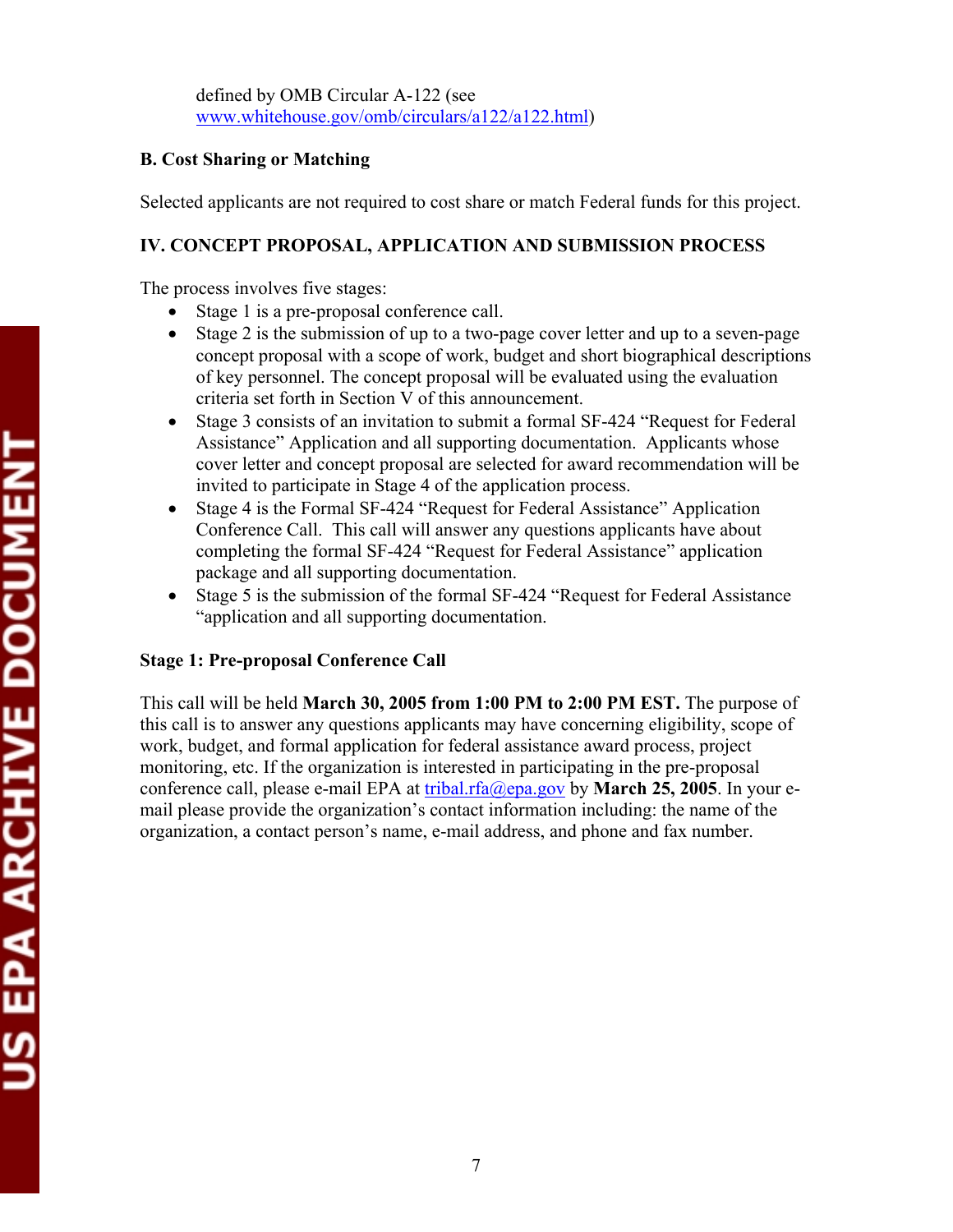### **Stage 2: Cover Letter and Concept Proposal**

#### *Elements of the Cover Letter*

The cover letter must provide all of the following information:

- 1) Contact information for the organization:
	- a) Name of organization
	- b) Contact person's name
	- c) Mailing address (express mail address if different than mailing address)
	- d) E-mail address
	- e) Phone and fax numbers
- 2) A statement that the organization is one of the following:
	- (a) federally recognized Indian Tribal government
	- (b) hospital
	- (c) state or local government
	- (d) college or university
	- (e) non-profit organization
- 3.) A statement that indicates a desire to participate in Stage 4 (Formal SF-424 "Request for Federal Assistance" Application Conference Call.), if the concept proposal is selected for award recommendation.

#### *Elements of the Concept Proposal*

In addition to the two page cover letter, organizations must submit a seven page concept proposal that includes a detailed work plan, itemized budget and brief biographical descriptions for key personnel. If more than seven pages are submitted only the first seven will be reviewed and evaluated. Text must be single-spaced, 12-point font and margins are not specified. Proposals must be legible and submitted in English or else they will not be reviewed. No additional materials (e.g., brochures, videos, etc.) beyond the seven page limit will be given to the review panel for consideration.

The concept proposal should address the following elements in the order provided:

**1. Overview of Project** – describe the basic structure of the proposed project and how you would expect to collaborate with Tribal community(s), EPA and others;

**2. Proposed Project Goals** – include a summary of your specific goals, objectives, outputs/activities and expected outcomes. Outputs and outcomes should be described specifically and, to the extent possible, qualitative and quantitative. Activities reducing public exposure to environmental triggers, thereby resulting in quantifiable outcomes such as reduced health risk, will be ranked higher than those that simply aim to disseminate information;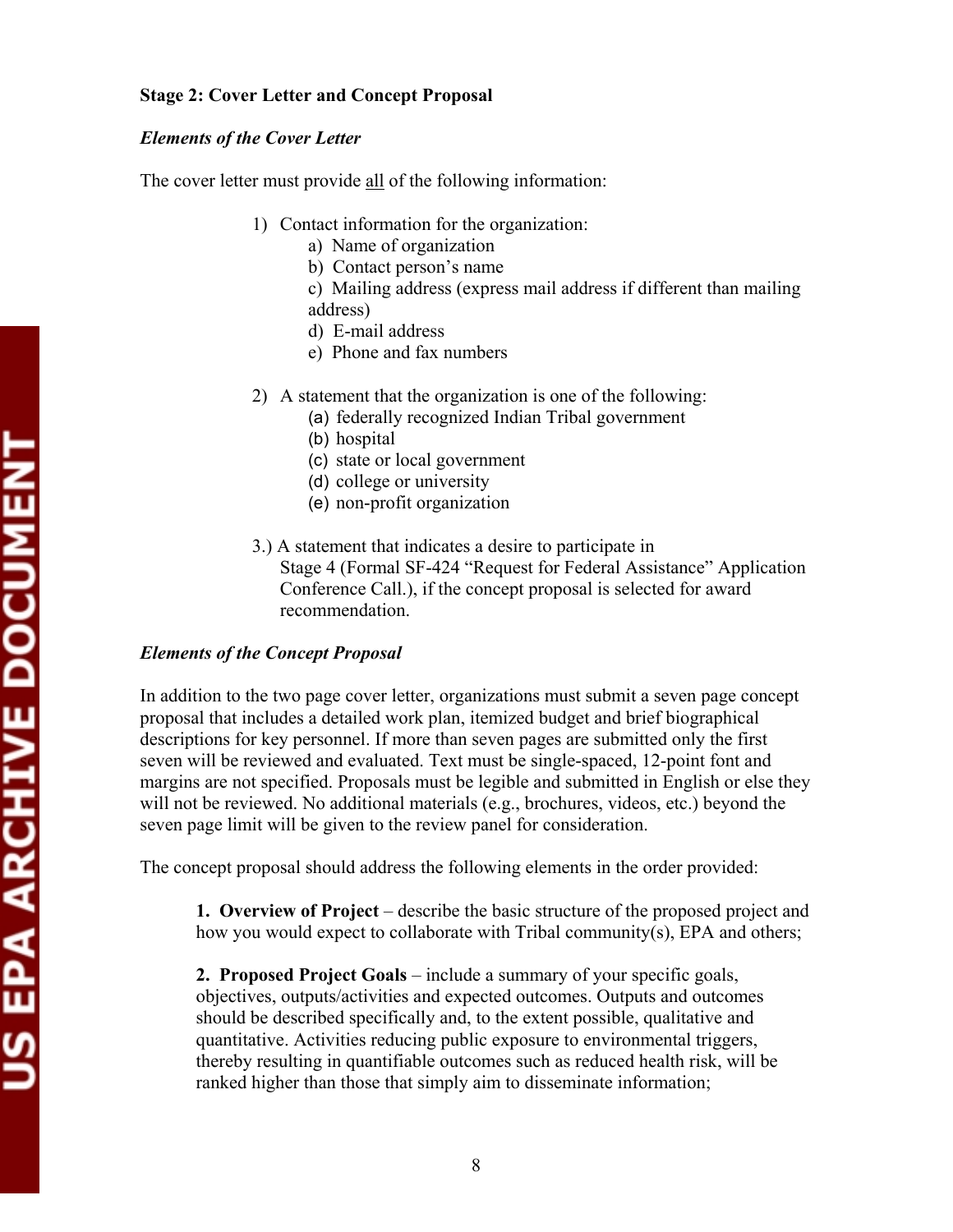**3. Target Population** – the target population identified by EPA is Tribal  $community(s)$ . Therefore, describe the chosen Tribal community and any distinct characteristics of the areas targeted for this work (e.g., environmental risk and toxic air pollutants);

**4. Methods and Materials** – describe the methods, approaches and materials you will use to achieve proposed project outputs/activities and goals/outcomes;

**5. Monitoring and Evaluation** – describe how project progress will be tracked and measured. Describe mechanisms used for tracking program outputs and evaluating program outcomes;

**6. Staff** – describe staffing needed to execute the proposed work plan, including number of staff and their qualifications. Include brief biographical descriptions on the qualifications and experience of key personnel, including any experience applying evaluation and tracking procedures, and managing grants;

**7. Budget** – itemize funds for personnel, fringe benefits, travel, equipment, supplies, contractual services, other (e.g., subaward), indirect costs and other pertinent information by proposed activity. Discuss how the budget relates to the goals, objectives, outputs, and outcomes in the work plan;

**8. Time line** – indicate project length, activity milestones, quarterly report submission and final report submission dates;

**9. Sustainability** – explain whether the project will continue beyond funds available through this announcement;

**10. Replication** – demonstrate and explain how this local project can be replicated in other Tribal communities (such concept proposals should describe how replication would occur).

The concept proposal will be evaluated against the criteria set forth in Section V of this announcement.

**The concept proposal with the scope of work, budget and key personnel shall be submitted no later than May 4, 2005.** 

## **Stage 3: Invitation to Submit a Formal SF-424 "Request for Federal Assistance" Application**

EPA will notify selected applicants when recommended award decisions are made. This notification will take place by **June 1, 2005**. Upon this notification, selected applicants will be given the invitation to submit a formal SF-424 "Request for Federal Assistance" application package and all supporting documentation.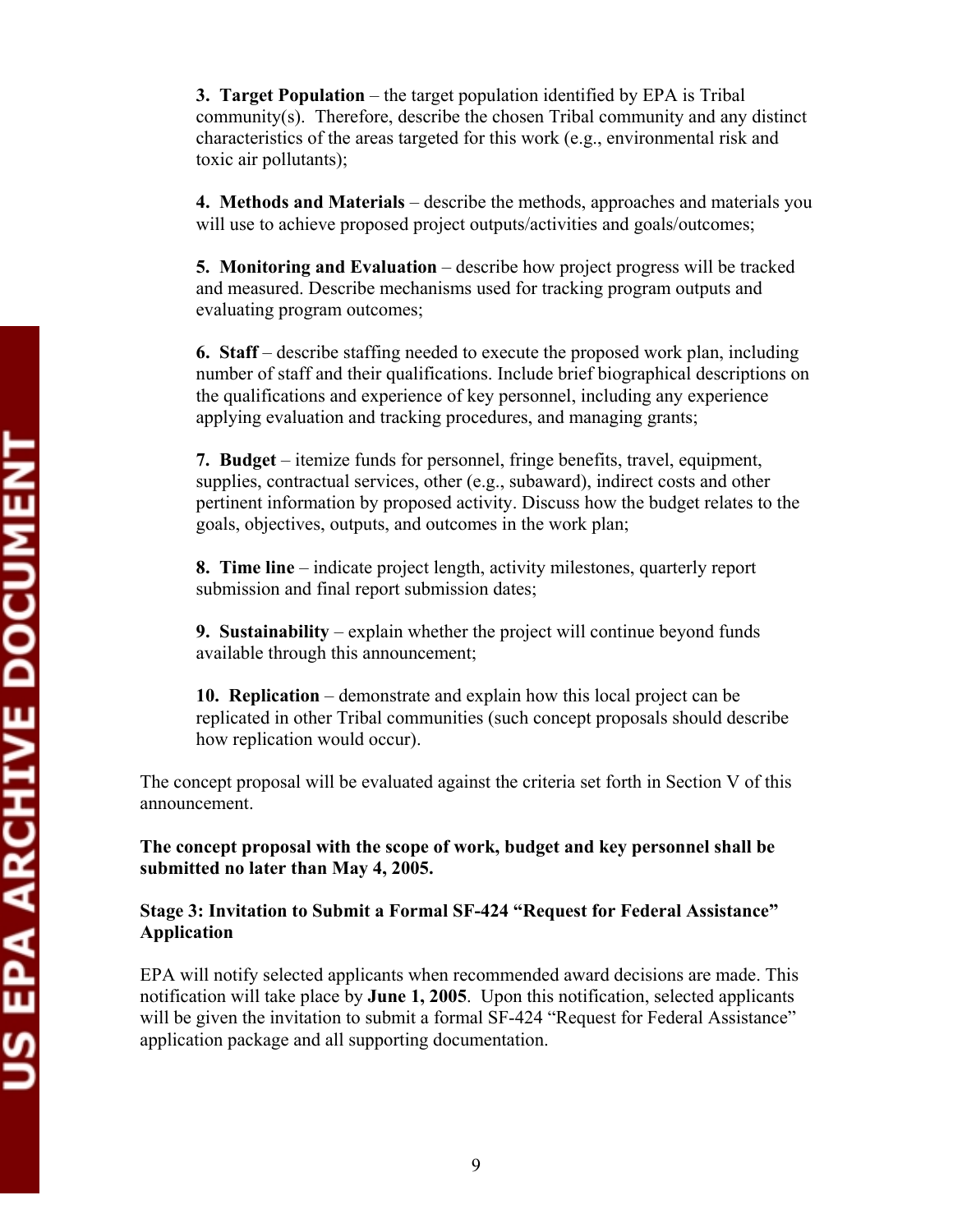**Stage 4:** Formal SF-424 "Request for Federal Assistance" Application Conference Call

The formal application assistance conference call is to answer any questions selected applicants may have about the federal application process. If the cover letter indicates a desire to participate in this call, then will e-mail instructions on how to participate in the conference call. This call will be scheduled on **June 7, 2005 from 1:00 PM to 2:00 PM EDT.** 

## **Stage 5: Formal SF-424 "Request for Federal Assistance" Application Submission**

When submitting the formal SF-424 **"Request for Federal Assistance" Application**, make sure it is consistent with the selected concept proposal. Formal SF-424 applications and all supporting documentation from selected applicants are due on or before **June 23, 2005.**

# **A. How to Obtain Application Package**

The complete formal "Request for Federal Assistance" application package can be downloaded from EPA's Office of Grants and Debarment website at: [http://www.epa.gov/ogd/grants/how\\_to\\_apply.htm](http://www.epa.gov/ogd/grants/how_to_apply.htm)

Selected applicants may request a paper copy of the application package by contacting the agency contact listed in Section VII of this announcement.

# **B. Content and Form of Formal SF-424 Application Package submission**

Selected applicants must submit the formal SF-424 application package consistent with the chosen original concept proposal. The chosen concept proposal will be matched with the appropriate formal SF-424 application when submitted from selected applicants. Please provide an original SF-424 and all supporting documentations with appropriate signatures and **two** copies.

## **1. A complete application must contain the following, in the sequential order shown:**

- a. SF-424 Application for Federal Assistance, with original signature
- b. SF-424 A, Budget by categories and indirect cost rate
- c. SF-424 B, Assurances for non-construction programs
- d. Certification Regarding Lobbying and SF LLL, if applicable
- e. EPA Form 4700-4 Pre-award Compliance review report
- f. EPA 5700-53 Lobbying and Litigation Certificate
- g. Quality Assurance Narrative Statement, if applicable
- h. Copy of Negotiated Indirect Cost Rate Agreement, if applicable
- I. E-mail address or self-addressed envelope (to receive notification of receipt of application)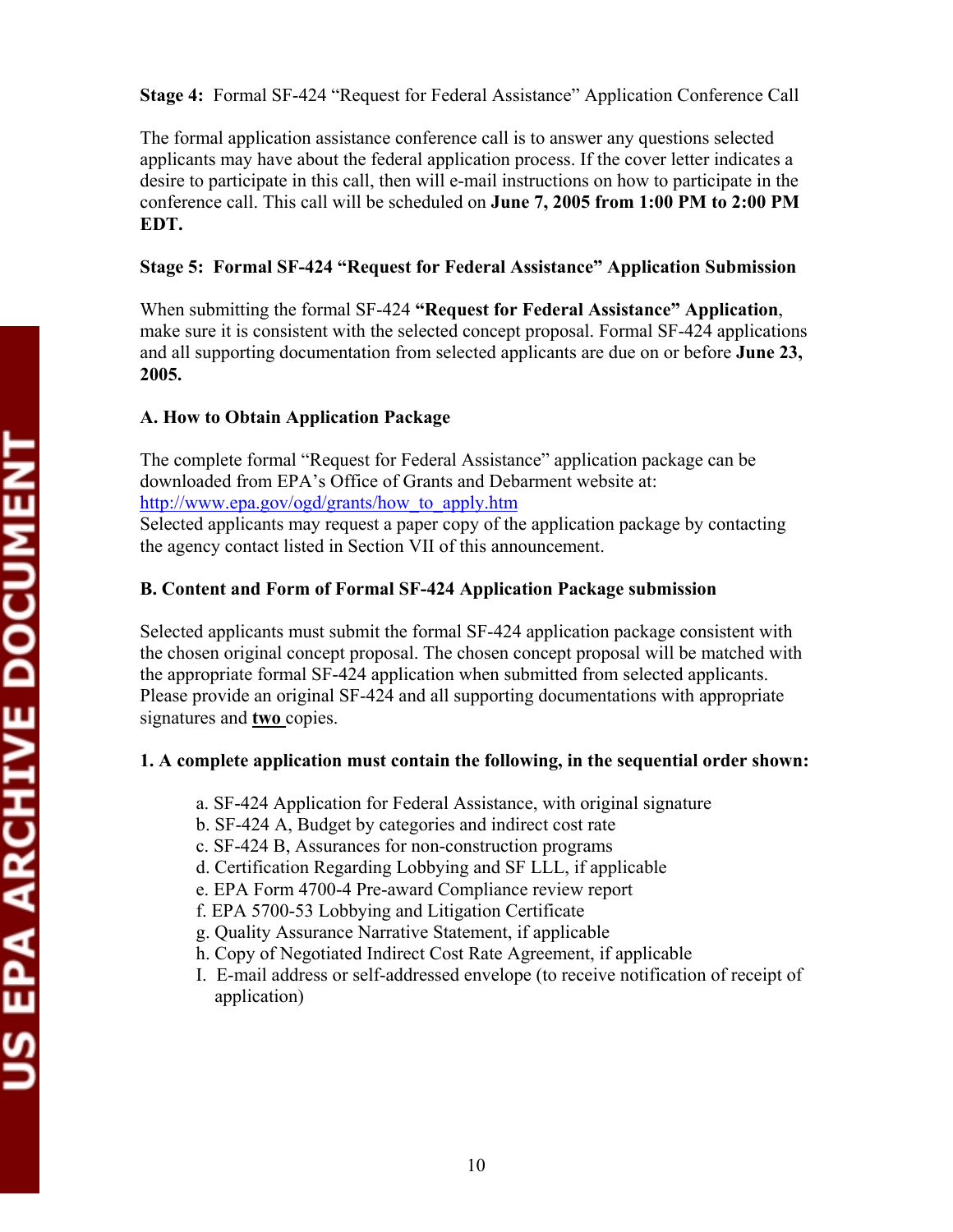### **Intergovernmental Review**

Executive Order 12372, Intergovernmental Review of Federal Programs may be applicable to awards, resulting from this announcement. Applicants selected for funding may be required to provide a copy of their formal SF-424 "Request for for Federal Assistance" application package to their State Point of Contact (SPOC) for review. This review is not required with the concept proposal and not all states require such a review.

## **Funding Restrictions**

Funding is only available for the activities authorized under one or more of the U.S. EPA grant authorities cited in Section 103 of the Clean Air Act. Funding will not be permitted for construction activity, lobbying, entertainment expenses, or other unallowable costs under the applicable OMB circulars. Pre-award costs and equipment costs are allowable only with the written consent of EPA. Allowable costs for non-profit organizations are defined in OMB circular A-122; allowable costs for public entities are defined in OMB circular A-87. Any contracts for services or products funded with EPA financial assistance must be awarded under the competitive procurement provisions of 40 CFR Part 30 or 40 CFR Part 31, as applicable. Subawards/subgrants must be consistent with the definitions of these terms in 40 CFR 30.2 (ff) and 40 CFR 31.3 Subgrant as applicable. EPA encourages applicants to compete subgrants. (See Section 4.2, confirmation of partner participation, for further details**.)** 

## **Other Submission Requirements**

Due to the unique situation involving U.S. mail screening, applicants **MUST** use an express mail option to submit their concept proposals and applications. **NO LATE PROPOSALS WILL BE ACCEPTED.** The concept proposal and application should be addressed to:

## **Express Delivery Address (FedEx, UPS, DHL, etc.)**

US EPA Attn: Shelley Blake Office of Radiation and Indoor Air Indoor Environments Division (Mail Code 6609J) "Tribal Community: Reducing Toxic Air Pollutants Project RFA" 1301 L Street, NW, Room 413J Washington, DC 20005 Phone: (202) 343-9819

In accordance with 40 CFR 2.203, applicants may claim all or a portion of their concept proposal and formal application as confidential business information. EPA will evaluate confidentiality claims in accordance with 40 CFR Part 2. Applicants must clearly mark and claim the entire concept proposal and applications and/or sections as confidential. If no claim of confidentiality is made, EPA is not required to make the inquiry to the applicant otherwise required by 40 CFR 2.204(c) (2) prior to disclosure.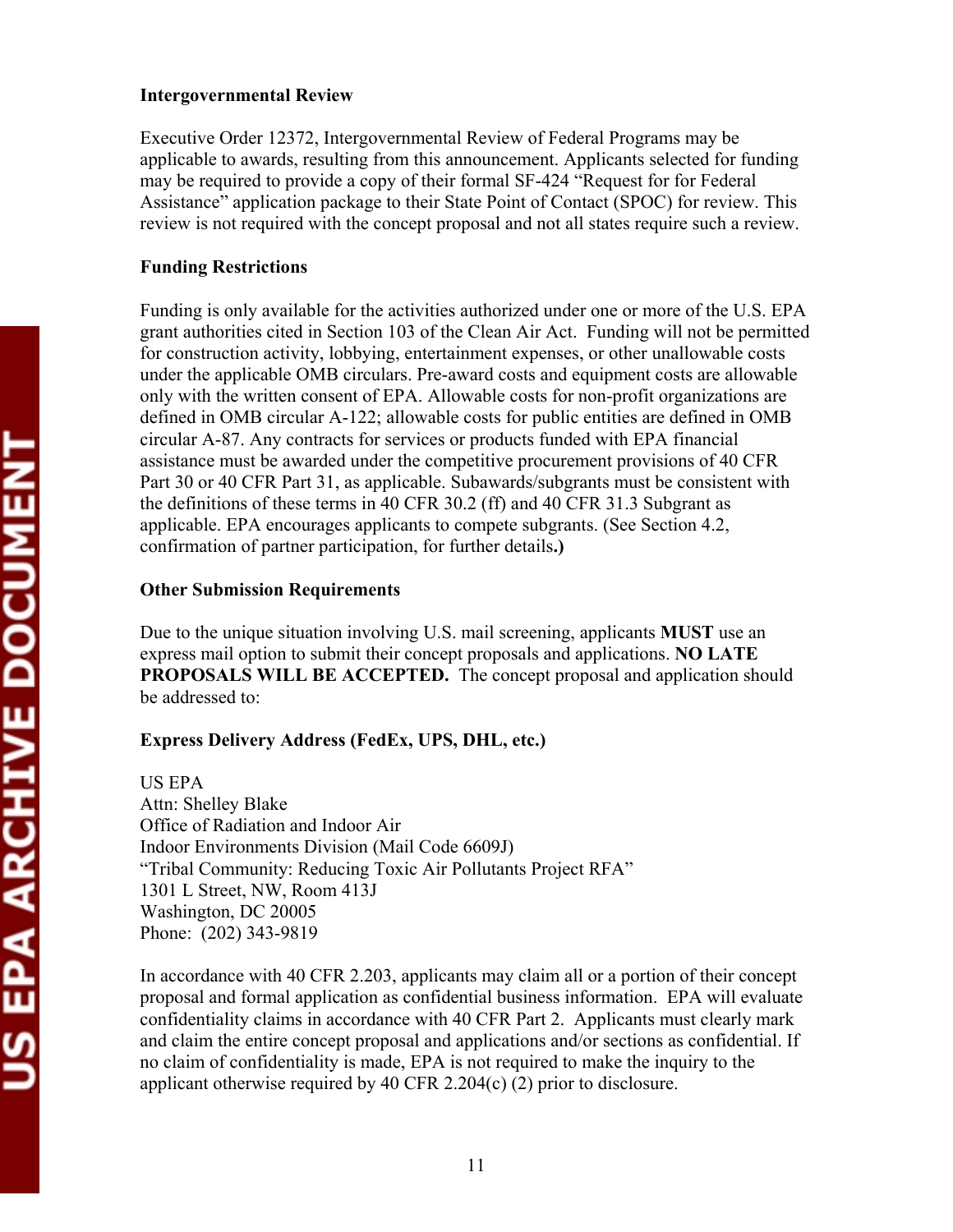# **V. APPLICATION REVIEW INFORMATION**

## **A. Evaluation Criteria**

Each concept proposal will be evaluated against the criteria set forth below. Applications that are best able to directly and explicitly address these criteria will have a greater likelihood of selection. Each concept proposal will be rated under a points system, with a total of 100 points possible. The evaluation criterion and sub-factors, in descending order of importance, are as follows:

| <b>Section</b> | <b>Criterion</b>                                                                                                                      | <b>Maximum</b><br><b>Points per</b> |
|----------------|---------------------------------------------------------------------------------------------------------------------------------------|-------------------------------------|
|                |                                                                                                                                       | <b>Criterion</b><br>(100 pt. Scale) |
| Sec I.         | <b>Project Objectives and Goals:</b>                                                                                                  | <b>Total Points</b>                 |
|                | The applicant's concept proposal identifies as the project's major                                                                    | (30)                                |
|                | goals, objectives, outputs and outcomes:                                                                                              |                                     |
| 1.             | Conduct training, outreach, and education on the application of                                                                       |                                     |
|                | voluntary methods and activities to reduce risk from toxic air<br>pollutants for a Tribal community(s);                               | 10                                  |
| 2.             | Address both indoor and outdoor air toxic exposures in a Tribal<br>community(s) and;                                                  | 5                                   |
| 3.             | Reduce toxic air pollutants with special emphasis on Tribal<br>members most at risk for adverse health effects, i.e., elders, infants | 5                                   |
|                | and young children, and pregnant women.                                                                                               |                                     |
| 4.             | Conduct education, training and outreach on the application of                                                                        | 10                                  |
|                | voluntary risk reduction activities/techniques that have been shown                                                                   |                                     |
|                | to be effective in reducing human exposure to toxic air pollutants.                                                                   |                                     |
| Sec. II.       | <b>Community Involvement and Effective Partnerships:</b>                                                                              | <b>Total Points</b><br>(30)         |
| 1.             | The concept proposal describes how the applicant will identify and                                                                    | 15                                  |
|                | collaborate and/or team with Tribal community(s) and various                                                                          |                                     |
|                | government and non-government agencies, organizations, and<br>stakeholders to reduce the Tribal communities' exposure to toxic air    |                                     |
|                | pollutants from indoor and outdoor sources.                                                                                           |                                     |
| 2.             | The applicant's concept proposal demonstrates how the project's                                                                       | 10                                  |
|                | work would be replicable in other Tribal communities as well                                                                          |                                     |
|                | achieve significant environmental results.                                                                                            | 5                                   |
| 3.             | The applicant's concept proposal explains whether the project will<br>continue beyond the life of the EPA financial assistance.       |                                     |
|                |                                                                                                                                       |                                     |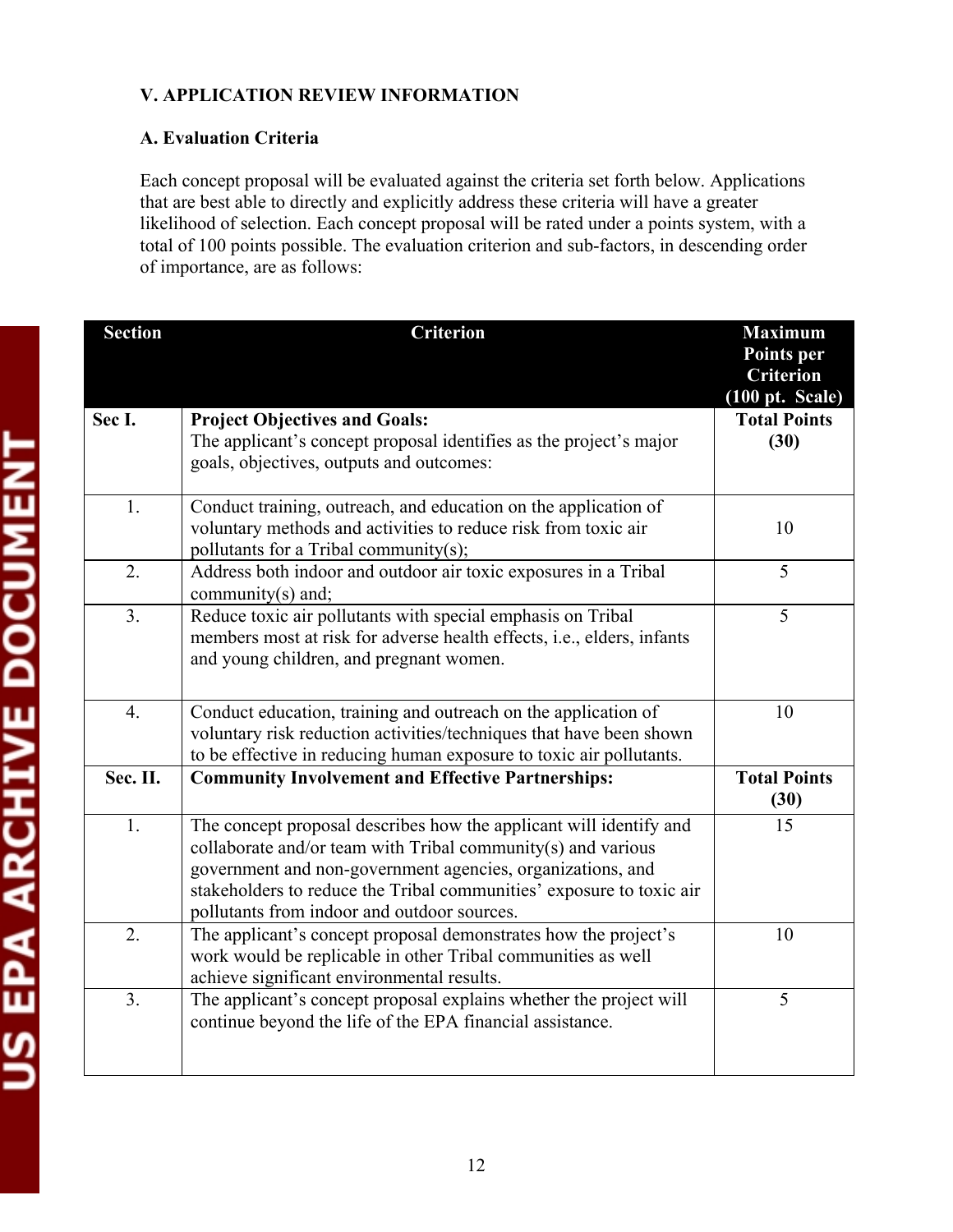| Sec. III         | <b>Project Budget and Resources:</b>                                                                                                                                                                                                           | <b>Total Points</b><br>(20) |
|------------------|------------------------------------------------------------------------------------------------------------------------------------------------------------------------------------------------------------------------------------------------|-----------------------------|
| 1.               | The proposed project budget is appropriate to accomplish the<br>proposed scope of work and deliverables.                                                                                                                                       | 10                          |
| 2.               | The applicant identifies sufficient staff to accomplish the proposed<br>scope of work; project staff has the knowledge and experience to<br>perform the proposed work.                                                                         | 5                           |
| 3.               | The applicant's concept proposal provides a project time line,<br>including project length, milestones, quarterly reports submissions,<br>and final report submission dates.                                                                   | 5                           |
| Sec. IV          | Monitoring and evaluating environmental results:                                                                                                                                                                                               | <b>Total Points</b>         |
|                  | Reducing indoor/outdoor toxic air pollutants in Tribal                                                                                                                                                                                         | (20)                        |
| 1.               | community(s)<br>The concept proposal describes a mechanism for tracking the                                                                                                                                                                    | 5                           |
|                  | project's progress. The tracking mechanism is practical, reasonable,<br>and provides periodic performance reports.                                                                                                                             |                             |
| 2.               | The concept proposal demonstrates the capacity to achieve<br>measurable outputs and/or intermediate and end outcomes. (This<br>should not emphasize data gathering at the expense of project<br>performance)                                   | 5                           |
| 3.               | The concept proposal includes a component for evaluating overall<br>project achievements                                                                                                                                                       | 5                           |
| $\overline{4}$ . | The concept proposal identifies past projects or activities that the<br>applicant has performed that demonstrate experience with tasks<br>similar in size, scope, complexity and relevance to the activities<br>required in this solicitation. | 5                           |

## **B. Review and Selection Process**

Each concept proposal will be reviewed by an evaluation team with expertise to address a full range of toxic air pollutants concerns and public education, training and outreach activities. The Evaluation Team will base its evaluation solely on the selection criteria disclosed in this notice. The highest numerically ranked concept proposal(s) subject to the quality and availability of funds will be selected for this award.

## **VI. AWARD ADMINISTRATION INFORMATION**

### **A. Award Notices**

Following final selections, all applicants will be notified regarding their application's status.

1.EPA will notify selected applicant(s) by telephone and e-mail prior to **June 1, 2005**. This notification, which advises that the applicant's concept proposal is selected by review panel and recommended for award, is not an authorization to begin the project activities. The EPA Award Official is the only official that can bind the Agency to the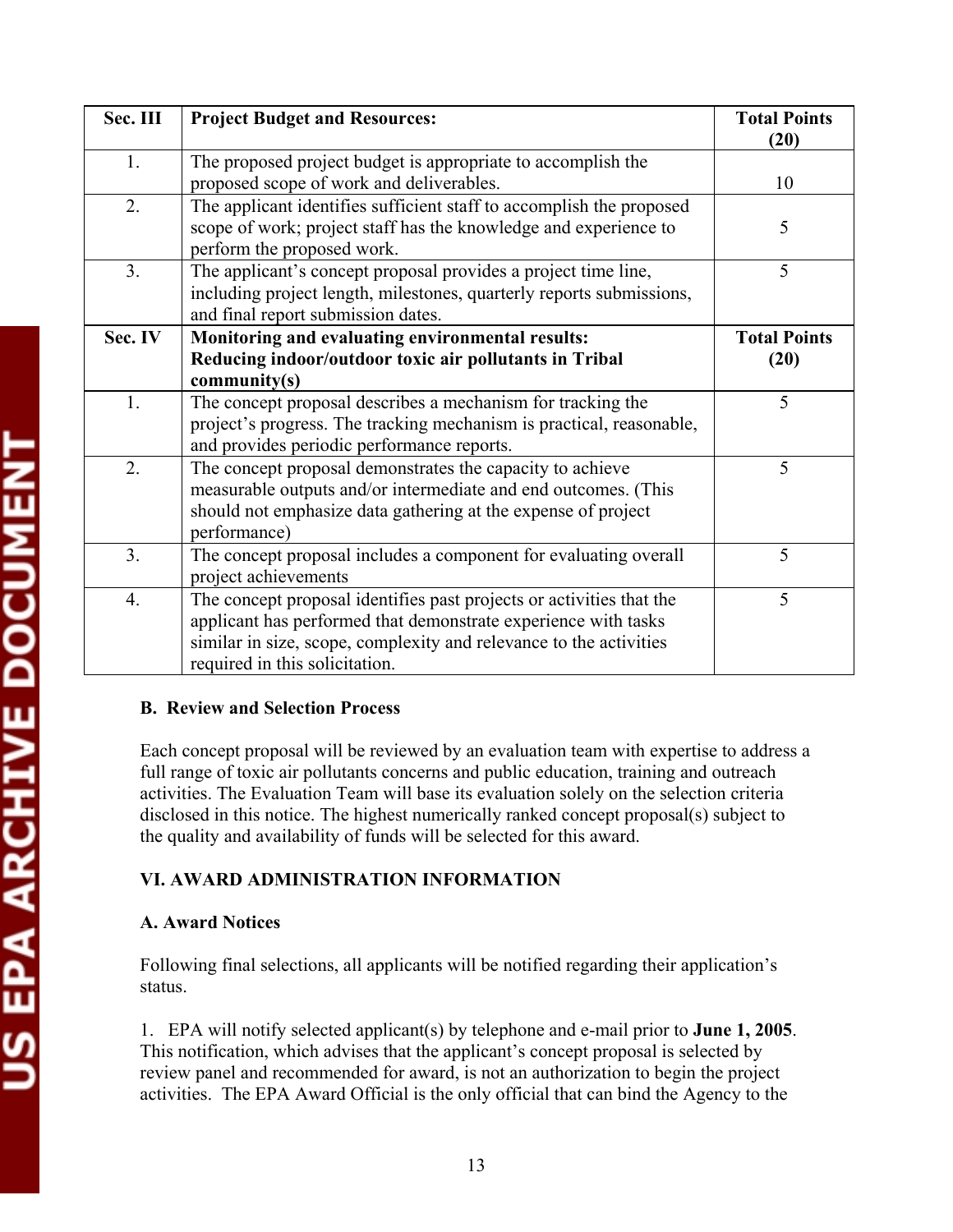expenditure of funds for selected projects resulting from this announcement. At a minimum, this process can take up to 90 days from the date of selection. The anticipated award date is October 1, 2005.

2. EPA will notify all applicant(s) via e-mail or phone by **June 1, 2005.** In either event, the notification will be sent to the original signer of the concept proposal.

# **B. Administrative and National Policy Requirements**

**1.** A listing and description of general EPA Regulations applicable to the award of assistance agreements may be viewed at: [http://www.epa.gov/ogd/AppKit/applicable\\_epa\\_regulations\\_and\\_description.htm.](http://www.epa.gov/ogd/AppKit/applicable_epa_regulations_and_description.htm) 

**2.** All applicants are required to provide a Dun and Bradstreet (D&B) Data Universal Numbering System (DUNS) number when applying for a Federal grant or cooperative agreement. Applicants can receive a DUNS number, at no cost, by calling the dedicated toll-free DUNS Number request line at 1-866-705-5711, or visiting the D&B website at: [http://www.dnb.com.](http://www.dnb.com) 

# **C. Reporting Requirement**

Quarterly performance reports and a detailed follow-up case-study report will be required. The case-study report should include: a summary of the project, reductions achieved if applicable, cost analysis, problems, successes, and lessons learned. The schedule for submission of quarterly reports will be established upon the official start date of the project and budget period.

## **VII. AGENCY CONTACT(S)**

# **FOR FURTHER INFORMATION CONTACT:**

# **Express Delivery Address (FedEx, UPS, DHL, etc.)**

Shelley Blake, US EPA Office of Air and Radiation Indoor Environments Division (MC 6609J) 1301 L Street, NW Room 413J Washington, DC 20005 Phone: (202) 343-9819 Fax (202) 343-2392 e-mail tribal.rfa@epa.gov

Questions or comments must be communicated in writing via express mail, facsimile, or e-mail to the contact person listed above. Answers will be posted, bi-weekly, until the closing date of this announcement at the OAR Grants/Funding webpage [\(http://www.epa.gov/air/grants\\_funding.html\)](http://www.epa.gov/air/grants_funding.html).